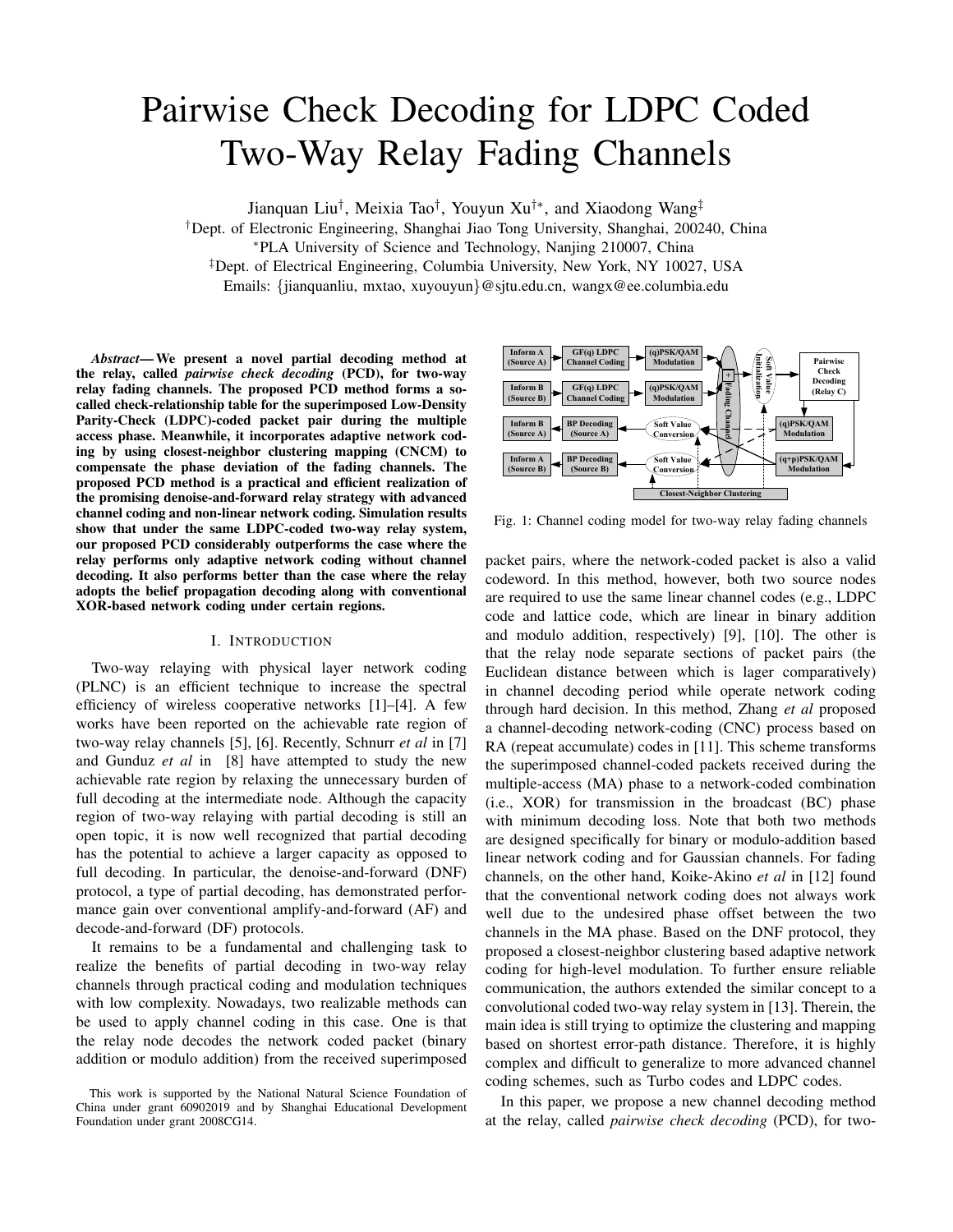way relay fading channels with partial decoding of LDPC codes. The novelty is to form a check relationship table (check-relation-tab) for the superimposed LDPC coded packet pair in the MA phase in conjunction with adaptive clustering in the BC phase. On the one hand, it generalizes the channel-decoding-network coding process in [9]–[11] to nonbinary codes and over fading channels. On the other hand, the proposed method is a more efficient realization of DNF protocol with advanced channel coding as compared with [13]. Simulation results demonstrate that the new PCD algorithm considerably outperforms the schemes proposed previously under certain conditions.

#### II. SYSTEM MODEL

We consider a two-way relay channel where two source nodes, denoted as A and B, wish to exchange information with the help of a relay node, denoted as C. We assume that all the nodes operate in the half-duplex mode. The channel on each communication link is assumed to be corrupted with Rayleigh fading and additive white Gaussian noise.

The proposed channel coding model of two-way relaying is shown in Fig. 1, where the communication takes place in two phases. First, the information packet from each source, denoted as  $S_i$ , for  $i \in \{A, B\}$ , is encoded individually by a GF(q) LDPC encoder, where  $q \in \{2^2, 2^3, \ldots\}$ . The encoded packet,  $C_i$ , is modulated by (q)PSK/QAM, generating  $X_i$ , and then transmitted simultaneously to the relay node. The  $n$ -th symbol of each packet is denoted as  $S_i(n) \in \mathcal{Z}_q$ ,  $\mathcal{Z}_q = \{0, 1, \ldots, q - \}$ 1},  $C_i(n) \in \mathcal{Z}_q$ , and  $X_i(n) \in \mathcal{Q}_q$ , respectively. Here,  $\mathcal{Q}_q$ denotes the set of constellation points. The superimposed packet received by the relay over the fading channel, denoted as  $Y_C$  is given by

$$
Y_C = H_{AC}X_A + H_{BC}X_B + Z_C,\tag{1}
$$

where  $H_{gl} = h_{gl}e^{j\phi_{gl}}$  denotes the channel gain of link from node  $g$  to node  $l$ , and  $Z_l$  denotes complex additive white Gaussian noise with variance  $\sigma_l^2$  of node *l*. Therein,  ${g, l} \in {A, B, C}$ . We assume perfect symbol synchronization and accurate channel gain are estimated at the relay. After receiving the superimposed packet over the fading channel, the relay initializes the soft value for PCD decoder (to be presented in Section III) by taking into account the closestneighbor clustering mapping (CNCM) [12] (to be briefed in Section III). The output of the PCD decoder, i.e., networkcoded codeword packet,  $C_C = M(C_A, C_B)$ , is then modulated to  $(q)$ PSK/QAM or  $(q + p)$ PSK/QAM accordingly to obtain  $X_C$ , where  $p \in \mathcal{Z}_q$  represents the possible expanding of modulation size ( $p = 1$  for the 5QAM when QPSK is used at two sources). M denotes a kind of CNCM scheme. Here, no joint decoding of  $C_A$  and  $C_B$  is needed as an intermediate step. Note there is no extra channel encoding at the relay. Then, the relay broadcasts the modulated symbols and the index of selected mapper to two source nodes. The received signals at the nodes A and B are respectively written as

$$
Y_A = H_{CA}X_C + Z_A; Y_B = H_{CB}X_C + Z_B.
$$
 (2)



Fig. 2: Received signal constellation with closest-neighbor clustering mapping when  $q = 2^2$ .

For simplicity, we assume the channel gains are reciprocal and unchanged during a whole packet transmission. Each source node computes the soft value of the desired information  $C_A(C_B)$  from the received symbols  $Y_B(Y_A)$  by using the CNCM index sent from the relay with the help of its selfinformation  $C_B(C_A)$ . Lastly, the traditional belief propagation (BP) decoding algorithm is operated and the output of which is the desired information flow  $S_A(S_B)$ .

# III. PROPOSED PAIRWISE CHECK DECODING

As confirmed by Zhang, *et al.* [11] that full decoding before PLNC mapping induce to performance loss, whereas clustering neighboring symbol pairs to one symbol in soft decoding period is expected to overcome such performance loss. Moreover, Koike-Akino, *et al.* [12] found that, a necessary condition of successful decoding at the destinations in fading channels is to select PLNC mapping satisfying the exclusive law:

 $M(C_A, C_B) \neq M(C'_A, C_B)$ , for all  $\{C_A \neq C'_A, C_B\} \in \mathcal{Z}_q$ ,  $M(C_A, C_B) \neq M(C_A, C_B')$ , for all  $\{C_A, C_B \neq C_B'\} \in \mathcal{Z}_q$ .

It then remains to find a channel coding scheme that can utilize this mapping. The existing two solutions such as direct XOR [9], [10] and arithmetic-sum [11] could not arbitrarily map the neighboring symbol pairs to one symbol only subject to the exclusive law due to the linearity constraint. For example, we consider the two representative received signal constellations at the relay node shown in Fig. 2, where  $H_{BC} \approx H_{AC}e^{j\pi/2}$  in case I and  $H_{BC} \approx H_{AC}e^{j\pi/4}$  in Case II. Based on the CNCM principle [12], the symbol pairs  $(0, 1), (1, 3), (2, 0), (3, 2)$  in Case I should be mapped to one symbol, while  $(0, 1), (1, 2)$  in Case II should be mapped together. However,  $0 \oplus 1 \neq 1 \oplus 3$ ,  $0 \oplus 1 \neq 1 \oplus 2$  (using direct XOR) and  $0 + 1 \neq 1 + 3$ ,  $0 + 1 \neq 1 + 2$  (using arithmeticsum) while these symbol pairs should be mapped together. In the rest of this section, we shall propose the pairwise check decoding algorithm, which can solve aforementioned puzzle.

#### *A. Encoder at source nodes A and B*

We assume nodes A and B use the traditional encoder of LDPC codes. Unlike the existing work, we do not impose the constraint that  $H^A$  and  $H^B$  must be the same. Instead, we only require that they have the same location of non-zero elements.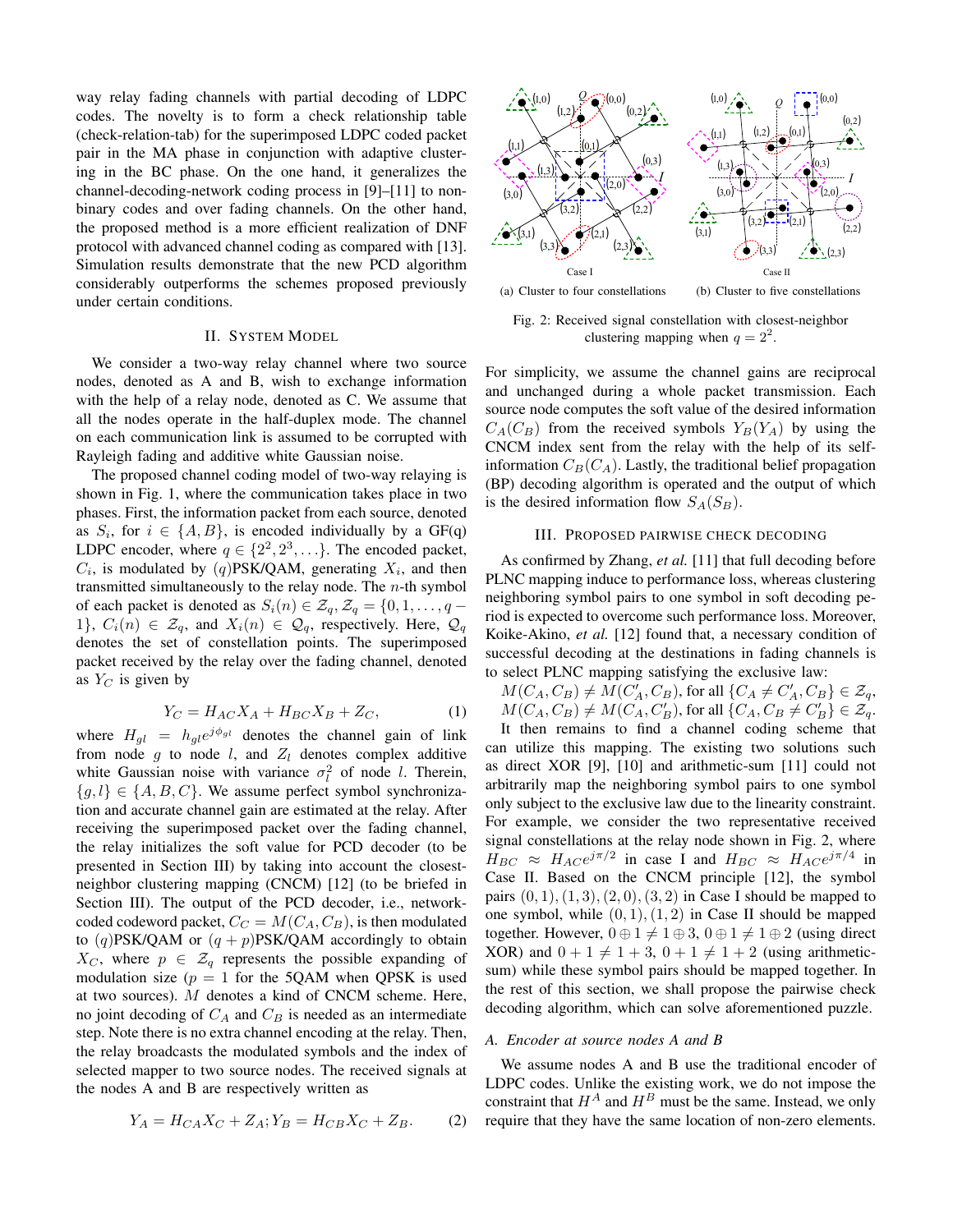It is further assumed that the encoder is operated in  $GF(q)$  in this paper. In general, we should obtain the check-relation-tab at relay node based on q-ary check matrix while using q-ary modulation at two source nodes, where  $q \in \mathcal{Z}_q$ . Note that qary coding can improve the performance instead of inducing loss compared with binary coding. More details can be found in [14] and references therein.

# *B. Decoder at relay node C*

As we know, the traditional BP decoding algorithm can be applied effectively once the check matrix of a LDPC code is given. However, in two-way relaying, given alone the individual check matrices of the LDPC codes applied at both source nodes, the packet pairs cannot be decoded directly. Instead, the constraint relationship regarding symbol pairs in the two packets should be derived. In the following, we introduce a so-called check-relation-tab to describe such symbol pair constraints.

*1) Check-relation-tab:* At first, we set forth some denotations. Let  $h_{mn}^A$  and  $h_{mn}^B$  denote the elements at the m-th row and *n*-th column of  $H^A$  and  $H^B$ , respectively. Two LDPC codes have the same locations of non-zero's.  $M_m = \{n :$  $h_{mn} \neq 0$ } denote the set of column locations of the nonzero's in the m-th row;  $M_{m \setminus n} = \{n' : h_{mn'} \neq 0\} \setminus \{n\}$ denotes the set of column locations of the non-zero's in the m-th row, excluding location n;  $N_n = \{m : h_{mn} \neq 0\}$ denotes the set of row locations of the non-zero's in the nth column;  $N_{n\setminus m} = \{m' : h_{m'n} \neq 0\} \setminus \{m\}$  denotes the set of row locations of the non-zero's in the  $n$ -th column, excluding location  $m$ . Note that in this subsection the arithmetic operations are all in GF(q) field unless specified otherwise. Considering the encoding characteristics of  $H^A$  and  $H^B$ , we have the constraint equations for each  $m(\forall m)$  as follows:

$$
\sum_{n \in M_m} C_A(n) \times h_{mn}^A = 0, \sum_{n \in M_m} C_B(n) \times h_{mn}^B = 0.
$$
 (3)

The m-th check-relation-tab (also referred as the joint constraint of the symbol pairs  $\{C_A(n), C_B(n)\}\$ at locations  $n \in M_m$ ) is only constrained by the row weight and nonzero elements of two correlative  $m$ -th rows. It consists of two parts, one for virtual encoder, and the other for PCD decoder. In virtual encoder, we randomly assume that the symbol pair  $\{C_A(n), C_B(n) \in \mathcal{Z}_q\}$  at only one location  $n$  is not known. Thus, we obtain the possible values for  ${C_A(n), C_B(n)}$  at location n base on (3) through ergoding all values for  $\{C_A(n), C_B(n)\}\$ at locations  $n \in M_{m \setminus n}$ . Then, the symbol pairs  $\{C_A(n), C_B(n)\}\$ at all locations  $n \in M_m$ are mapped to  $C_C(n) \in \mathcal{Z}_{q+p}$ . Since the number of symbol pairs  $\{C_A(n), C_B(n)\}\$  mapped to each element  $C_C(n)$  may not be the same, the probability of occurrence for each element  $C<sub>C</sub>(n)$  should be computed separatively based on the number of symbol pairs  $\{C_A(n), C_B(n)\}\$  included. On the contrary, we assume that the element  $C_C(n)$  at location n is known in PCD decoder. Then, we should compute the probability of occurrence for the corresponding possible values  $C_C(n)$ at locations  $n \in M_{m \setminus n}$  by classifying the aforementioned



Fig. 3: Tanner graph of the check functions versus symbol pairs for PCD algorithm at relay node

probability of each element which is generated by the virtual encoder. In theory, we should generate each check-relation-tab when the row weight or the elements of this row are not the same as each other. However, only one check-relation-tab need to be obtained for one or more selected CNCM schemes when regular LDPC codes are applied and the non-zeros in every row follows some special pattens like  $\{i, \ldots, i\}, i \in \mathcal{Z}_q$ .

As an example, we present the Tanner Graph of a virtual LDPC code at the relay in Fig. 3, where the code length is 12 and the row weight and column weight are 6 and 3 respectively. The solid circles and squares denote the check functions at each source node, while non-solid circles and squares denote the transmitted symbols of a code. In like manner, the solid and non-solid ellipses denote the check functions and the corresponding received symbol pairs.  $f_r^s$  denote the  $r$ -th check functions of the LDPC code at node  $s$ , where  $r \in [0, 5], s \in \{A, B, C\}$ . If we know the check functions of symbol pairs, the traditional BP decoding algorithm will be suitable for use after modification to a certain extent. Next, we will derive the check function of  $f_0^C$  from  $f_0^A$  and  $f_0^B$  using the above example. For simplicity, if let  $\{i, \ldots, i \in \mathcal{Z}_4\}$  and  $\{j, \ldots, j \in \mathcal{Z}_4\}$  denote the non-zero elements of the 0-th row of  $H^A$  and  $H^B$ , we have  $f_r^s = f_{r'}^s, r \neq r'$ . Thus, we have the constraint equations as follows:

$$
\sum_{n \in \{0,2,4,6,8,11\}} C_A(n) \times i = 0, \sum_{n \in \{0,2,4,6,8,11\}} C_B(n) \times j = 0.
$$
\n(4)

Take the  $C_2$  mapper of Table I in [12] for example, which is displayed as Case II in Fig. 2. Each symbol pair  $(C_A(n), C_B(n))$  is mapped to one of the five elements based on fading condition. Here, to avoid confusion, we let  ${a, b, c, d, e}$  indicate  ${0, 1, 2, 3, 4}$  of Table I in [12]. All the possible mappings are listed below:  $a:(0,2),(1,0),(2,3),(3,1);$ b:(0,0),(2,1),(3,2); c:(0,1),(1,2),(3,3); d:(0,3),(1,1),(2,0); e:(1,3),(2,2),(3,0); where  $n \in \{0, 2, 4, 6, 8, 11\}$ .

As an example, the symbol pairs,  $(C_A(0), C_B(0))$  and  $(C_A(2), C_B(2))$  are mapped to the same cluster-mapping symbol  $\{a\}$  as shown in Fig. 3. It is important to note that each element constrained by relay check functions  $f_n^C$ that each element constrained by relay check functions  $J_n^{\infty}$ <br>corresponds to one symbol pair in  $\{(C_A(n), C_B(n)), n \in$  $\{0, 2, 4, 6, 8, 11\}$ , the range of which is in  $\{a, b, c, d, e\}$ . Now, the so-called check-relation-tab could be generated, as shown in Tables I and II.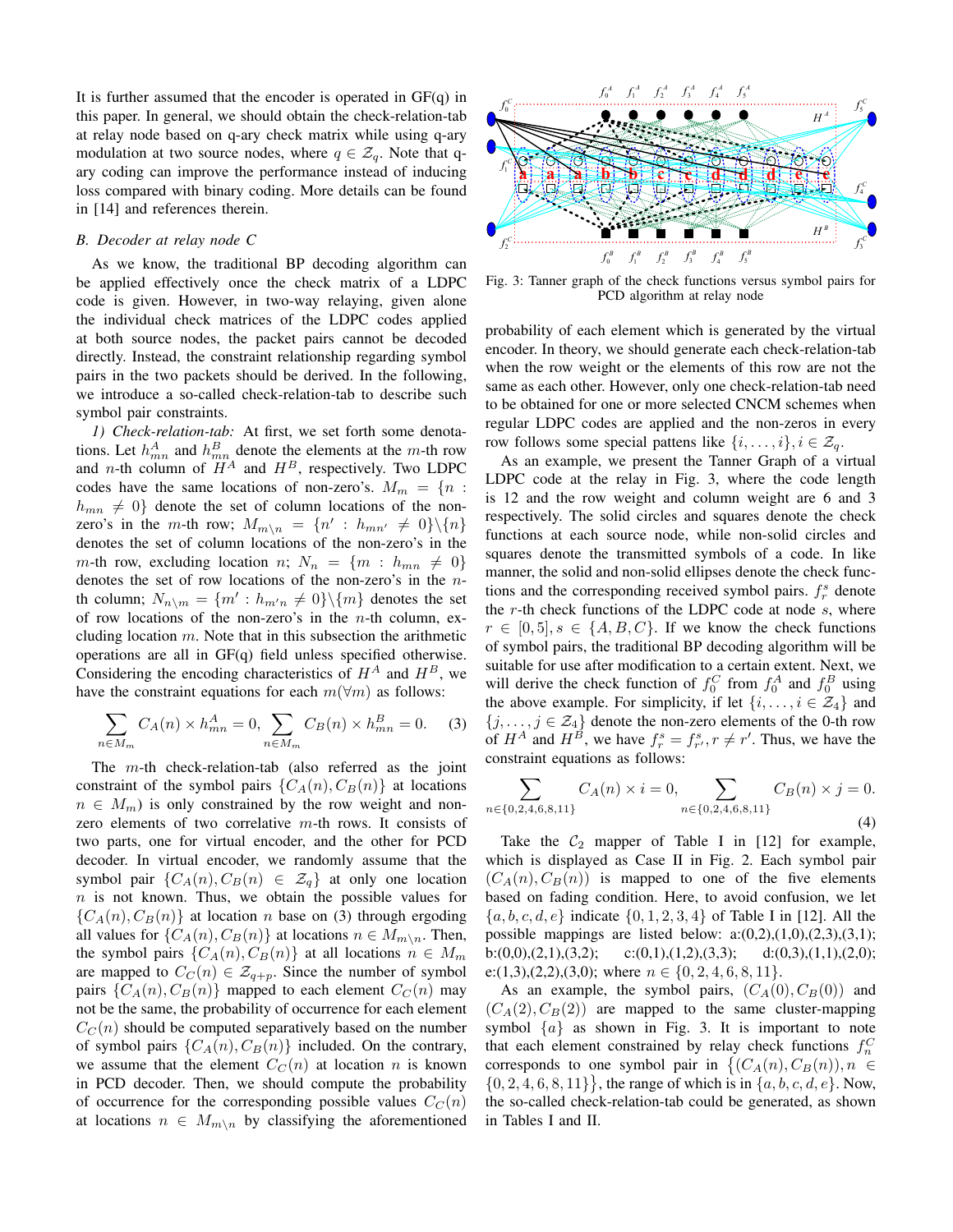TABLE I: Check-relation-tab of  $f_0^C$  for virtual encoder

|   |   | ±. | 6,6    | 8,8 |           |
|---|---|----|--------|-----|-----------|
| a | a | a  | a      | a   |           |
| a | a | a  | a      | h   | 5b,5c,d,e |
| a | a | a  | a      | c   | 5b,5c,d,e |
|   | ٠ |    | ٠<br>٠ | ٠   |           |
|   | ٠ |    | ٠      |     |           |
| e | e | e  | e      | . . | 20b,61d   |
| e | e | e  | e      | e   | 20c, 61e  |

TABLE II: Check-relation-tab of  $f_0^C$  for PCD decoder

| 11<br>′ 1 1 | $F_W$  | v. v | c<br>ച<br>z. | . 4. | 6, 6 | 8, 8 |
|-------------|--------|------|--------------|------|------|------|
| a           |        | a    | a            | a    | a    |      |
| a           | 0.5556 | a    | a            | a    | a    |      |
| a           | 0.5556 | a    | a            | a    | a    |      |
|             |        |      |              |      |      |      |
| e           | 0.2469 | e    | e            | e    | e    |      |
| e           | 0.7531 | e    | e            | e    | e    |      |

*2) Pairwise check decoding algorithm:* Since we have obtained the check-relation-tab, the PCD algorithm can be operated smoothly. Note that the locations of non-zeros in the q-ary LDPC codes used at two source nodes are still valid here. We only change the check functions of symbol pairs from  $\{f_r^A, f_r^B\}$  to  $f_r^C$  by the derived check-relation-tab. Let  $u_n^k =$  $Pr(C_C(n) = k|Y(n)); v_m^k = Pr(f_m^C satisfied|C_C(n) =$  $(k, Y(n))$ ;  $t_{nm} = (u_n^k, k \in \mathcal{Z}_{q+p})$  denotes the messages to be passed from symbol node  $\hat{C}_C(n)$  to check node  $f_m^C$ ;  $w_{mn} = (v_m^k, k \in \mathcal{Z}_{q+p})$  denotes the messages to be passed from check node  $f_m^{\tilde{C}}$  to symbol node  $C_C(n)$ . Suppose that  ${m_k}, k \in \mathcal{Z}_{q+p}$ , denote the index-set of rows of checkrelation-tab for PCD decoding in which the element at  $(n, n)$ is generated as  $\{k\}$  and  $m_{tab}$  means the index of row.

Compute for each  $[m, n]$  that satisfies  $h_{mn} \neq 0$ .

1. Initialization

Compute the initial value of each  $u_n^k$  based on

$$
u_n'^k = \sum_{\substack{(C_A(n), C_B(n)): C_C(n)=k\\t_{nm}=(u_n^k, k \in \mathcal{Z}_{q+p})=((1/\beta_1)u_n'^k, k \in \mathcal{Z}_{q+p});\\ \beta_1 = \sum_{k \in \mathcal{Z}_{q+p}} u_n'^k.
$$
\n(5)

where  $Pr((C_A(n), C_B(n))|Y_C(n))$  is the probability of  $(C_A(n), C_B(n))$  given  $Y_C(n)$  is received.

2. First half round iteration  $\overline{ }$ 

$$
v_m^k = \sum_{m_{tab} \in \{m_k\}} F_W(m_{tab}) \prod_{n' \in M_{m \setminus n}} t_{n'm}(m_{tab});
$$
  

$$
w_{mn} = (v_m^k, k \in \mathcal{Z}_{q+p}).
$$
 (6)

where  $t_{n'm}(m_{tab})$  denotes that k of  $(u_n^k, k \in \mathcal{Z}_{q+p})$  is the designated elements at the  $m_{tab}$ -th row in the second table of the check-relation-tab.

3. Second half round iteration

$$
u_n'^k = u_n^k \prod_{\substack{m' \in N_{n \setminus m} \\ n_m = (u_n^k, k \in \mathcal{Z}_{q+p})}} w_{m'n};
$$
  
\n
$$
t_{nm} = (u_n^k, k \in \mathcal{Z}_{q+p}) = ((1/\beta_2)u_n'^k, k \in \mathcal{Z}_{q+p});
$$
 (7)  
\n
$$
\beta_2 = \sum_{k \in \mathcal{Z}_{q+p}} u_n'^k.
$$

4. Soft decision

$$
U_n^{'k} = u_n^k \prod_{m \in N_n} w_{mn};
$$
  
\n
$$
T_{nm} = (U_n^k, k \in \mathcal{Z}_{q+p}) = ((1/\beta_3)U_n^{'k}, k \in \mathcal{Z}_{q+p});
$$
  
\n
$$
\beta_3 = \sum_{k \in \mathcal{Z}_{q+p}} U_n^{'k}.
$$
  
\n5. Hard decision

5. Hard decision

$$
\hat{C}_C(n) = \arg\max_{k \in \mathcal{Z}_{q+p}} U_n^k.
$$
 (9)

If  $C_C$  satisfies the check-relation-tab for virtual encoder or the number of iterations exceeds a certain value, then the algorithm stops, otherwise we go to Step 2. So far, the whole PCD algorithm for arbitrary CNCM scheme is presented.

## *C. Decoder at source nodes A and B*

The decoder at each source is same to traditional point to point (PTP) channel decoding except that the soft channel information of the symbol pair needs to be converted to that of an individual symbol. Through substituting the probability of its own symbols based on one CNCM scheme, we obtain the soft channel information for desired symbols easily.

#### IV. SIMULATION RESULTS

Suppose that the channel gains on all links follow Rayleigh distribution and are independent. We assume  $E[|H_{AC}|^2] =$  $E[|H_{BC}|^2]$  and  $\sigma_A = \sigma_B = \sigma_C$ , where notation  $E[.]$ denotes expectation function. Define an average SNR per bit of the system as  $E[|H_{AC}|^2 + |H_{BC}|^2]/(4R\sigma_C^2)$ , where  $R$  is the code rate. The selection for CNCM scheme is based on instantaneous realization of the channel gain pair  ${H_{AC}, H_{BC}}$  using Fig. 10 of [12]. Moreover, replacing  $\{1, \ldots, 1\}$  by  $\{i, \ldots, i\}, i \in \mathcal{Z}_4$ , at every row, we generate two 4-ary LDPC codes from the binary regular LDPC code "504.504.3.504", produced by MacKay in [15]. Code length, code rate, row weight and column weight are 1008, 0.5, 6 and 3, respectively. We adopt the PCD decoding at relay and conventional decoding at each destination.

For comparison, three benchmark systems are considered. One, marked as "uncoded", is the uncoded case where QPSK is applied at the sources and the relay demodulates using CNCM. The second, marked as "coded-PTP", is the coded case where the same 4-ary LDPC is applied at the sources but the relay does not perform channel decoding and only demodulates using CNCM. The last one, marked as "BP-XOR" differs from the proposed scheme in that the relay performs BP decoding together with traditional XOR-based mapping. Both frame error rate (FER) and bit error rate (BER) are observed. Note that each error probability is computed after observing at least 100 error frames and 20000 error bits. The maximum iteration is 25.

From Fig. 4, it is first observed that the coded-PTP scheme has about 2.5 dB performance loss compared with the uncoded scheme in terms of FER at the relay but achieves about the same performance in terms of end-to-end FER observed at the source. Such performance loss is due to the bit energy reduction by channel coding and is gained back because of